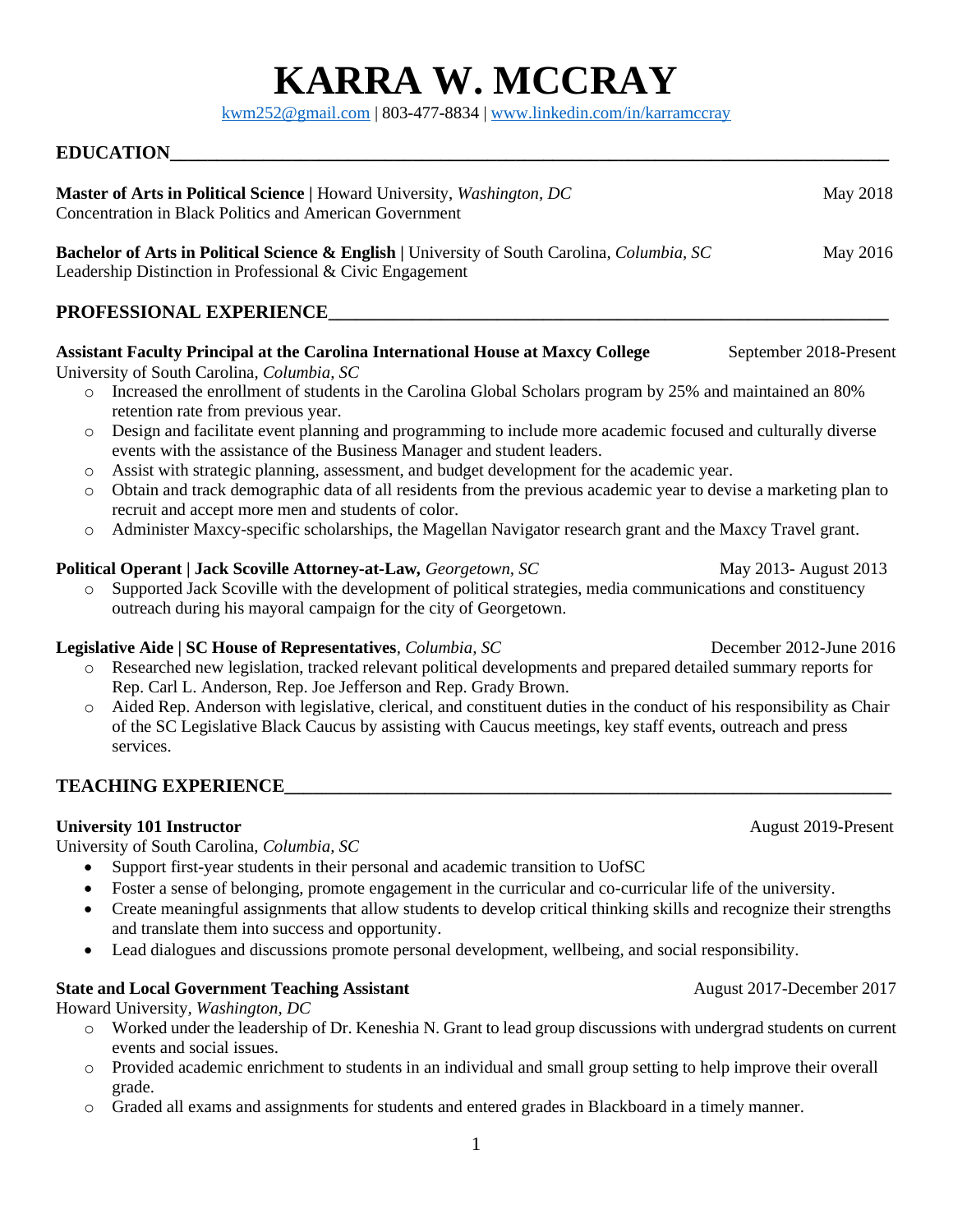#### **RESEARCH EXPERIENCE\_\_\_\_\_\_\_\_\_\_\_\_\_\_\_\_\_\_\_\_\_\_\_\_\_\_\_\_\_\_\_\_\_\_\_\_\_\_\_\_\_\_\_\_\_\_\_\_\_\_\_\_\_\_\_\_\_\_\_\_\_\_\_\_\_**

#### **Ronald W. Walters Leadership and Public Policy Center |** Howard University*, Washington, DC*

*Political Consultant May 2018-October 2018*

- o Developed materials and methods for data collection and analysis on the race of the top three staffers of each congressional, leadership and caucus office in the U.S. House of Representatives.
- o Analyzed survey data and summarized data using fact sheets and tables to bring awareness to the lack of diversity among top staff in the U.S. House of Representatives.
- o Co-authored the 2018 Diversity Among Top U.S. House Staff report under the leadership of Dr. Elsie Scott, Spencer Overton and the Joint Center for Political and Economic Studies.
- o Used the dataset to write six mini reports on the diversity of top staff in Delaware, Maryland, Mississippi, Pennsylvania, Tennessee and Virginia.

#### *Graduate Research Assistant January 2018-May 2018*

- o Planned, coordinated and hosted three book signings and discussions with Dr. Robert Smith to sell over 100 copies of *Ronald W. Walters and the Fight for Black Power, 1969-2010.*
- o Conducted focus groups and interviews for the Engaging College Students in 21st Century Law Enforcement as a part of the Community Policing Development grant given by the U.S. Dept. of Justice.

#### **Ronald E. McNair Post-Baccalaureate Achievement Program May 2015-May 2016**

*University of South Carolina, Columbia, SC* 

- o Conducted intensive research under the faculty supervision Dr. Todd Shaw entitled "To Fear or Not to Fear" that examined how unconscious prejudices affect fear and aggression in police officers policing of African American males.
- $\circ$  Compiled and presented findings at 2015 SAEOPP Conference in Atlanta, GA and won 3<sup>rd</sup> place in the Social Sciences division.

# **PROFESSIONAL PUBLICATIONS\_\_\_\_\_\_\_\_\_\_\_\_\_\_\_\_\_\_\_\_\_\_\_\_\_\_\_\_\_\_\_\_\_\_\_\_\_\_\_\_\_\_\_\_\_\_\_\_\_\_\_\_\_\_\_\_\_**

- Scott, Elsie L., **Karra W. McCray**, Donald Bell, and Spencer Overton. 2018. *[Diversity Among Top U.S. House Staff.](https://jointcenter.org/sites/default/files/Racial%20Diversity%20Among%20Top%20US%20House%20Staff%209-11-18%20245pm.pdf)* Joint Center for Political and Economic Studies.
- **McCray, Karra W**., Donald Bell, and Spencer Overton. 2018. *[Racial Diversity Among Top Staff of the Delaware](https://jointcenter.org/sites/default/files/Delaware%20Diversity%20Report%2011-14-18%20709%20pm.pdf) [Congressional Delegation.](https://jointcenter.org/sites/default/files/Delaware%20Diversity%20Report%2011-14-18%20709%20pm.pdf)* Joint Center for Political and Economic Studies.
- **McCray, Karra W**., Donald Bell, and Spencer Overton. 2018. *[Racial Diversity Among Top Staff of the Maryland](https://jointcenter.org/sites/default/files/Maryland%20Diversity%20Report%2011-14-18%20747%20pm.pdf) [Congressional Delegation.](https://jointcenter.org/sites/default/files/Maryland%20Diversity%20Report%2011-14-18%20747%20pm.pdf)* Joint Center for Political and Economic Studies.
- **McCray, Karra W**., Donald Bell, and Spencer Overton. 2018. *[Racial Diversity Among Top Staff of the Mississippi](https://jointcenter.org/sites/default/files/Mississippi%20Diversity%20Report%2011-13-18%20237%20pm%20%28final%29-merged.pdf) [Congressional Delegation.](https://jointcenter.org/sites/default/files/Mississippi%20Diversity%20Report%2011-13-18%20237%20pm%20%28final%29-merged.pdf)* Joint Center for Political and Economic Studies.
- **McCray, Karra W**., Donald Bell, and Spencer Overton. 2018. *[Racial Diversity Among Top Staff of the Pennsylvania](https://jointcenter.org/sites/default/files/Pennsylvania%20Diversity%20Report%2011-14-18%20710%20pm.pdf) [Congressional Delegation.](https://jointcenter.org/sites/default/files/Pennsylvania%20Diversity%20Report%2011-14-18%20710%20pm.pdf)* Joint Center for Political and Economic Studies.
- **McCray, Karra W**., Donald Bell, and Spencer Overton. 2018. *[Racial Diversity Among Top Staff of the Tennessee](https://jointcenter.org/sites/default/files/Tennessee%20Diversity%20Report%2011-14-18%20710%20pm.pdf) [Congressional Delegation.](https://jointcenter.org/sites/default/files/Tennessee%20Diversity%20Report%2011-14-18%20710%20pm.pdf)* Joint Center for Political and Economic Studies.
- **McCray, Karra W**., Donald Bell, and Spencer Overton. 2018. *Racial [Diversity Among Top Staff of the Virginia](https://jointcenter.org/sites/default/files/Virginia%20Diversity%20Report%2011-14-18%20705%20pm.pdf) [Congressional Delegation.](https://jointcenter.org/sites/default/files/Virginia%20Diversity%20Report%2011-14-18%20705%20pm.pdf)* Joint Center for Political and Economic Studies.

# **CONFERENCE PRESENTATIONS & PUBLIC TALKS\_\_\_\_\_\_\_\_\_\_\_\_\_\_\_\_\_\_\_\_\_\_\_\_\_\_\_\_\_\_\_\_\_\_\_\_\_\_\_\_**

- o "Let's Talk About Colorism: A Roundtable Discussion" hosted by the Xi Beta chapter of Delta Sigma Theta Sorority, Inc., October 2018
- o Accepted to present at the 2017 National Conference of Black Political Scientists (NCOBPS) in Baton Rouge, LA
- o 2016 National Conference of Black Political Scientists (NCOBPS) in Jackson, Mississippi on March 18th
- o 2016 National Association of African American Studies (NAAAS) Conference in Baton Rouge, Louisiana on February 11<sup>th</sup>